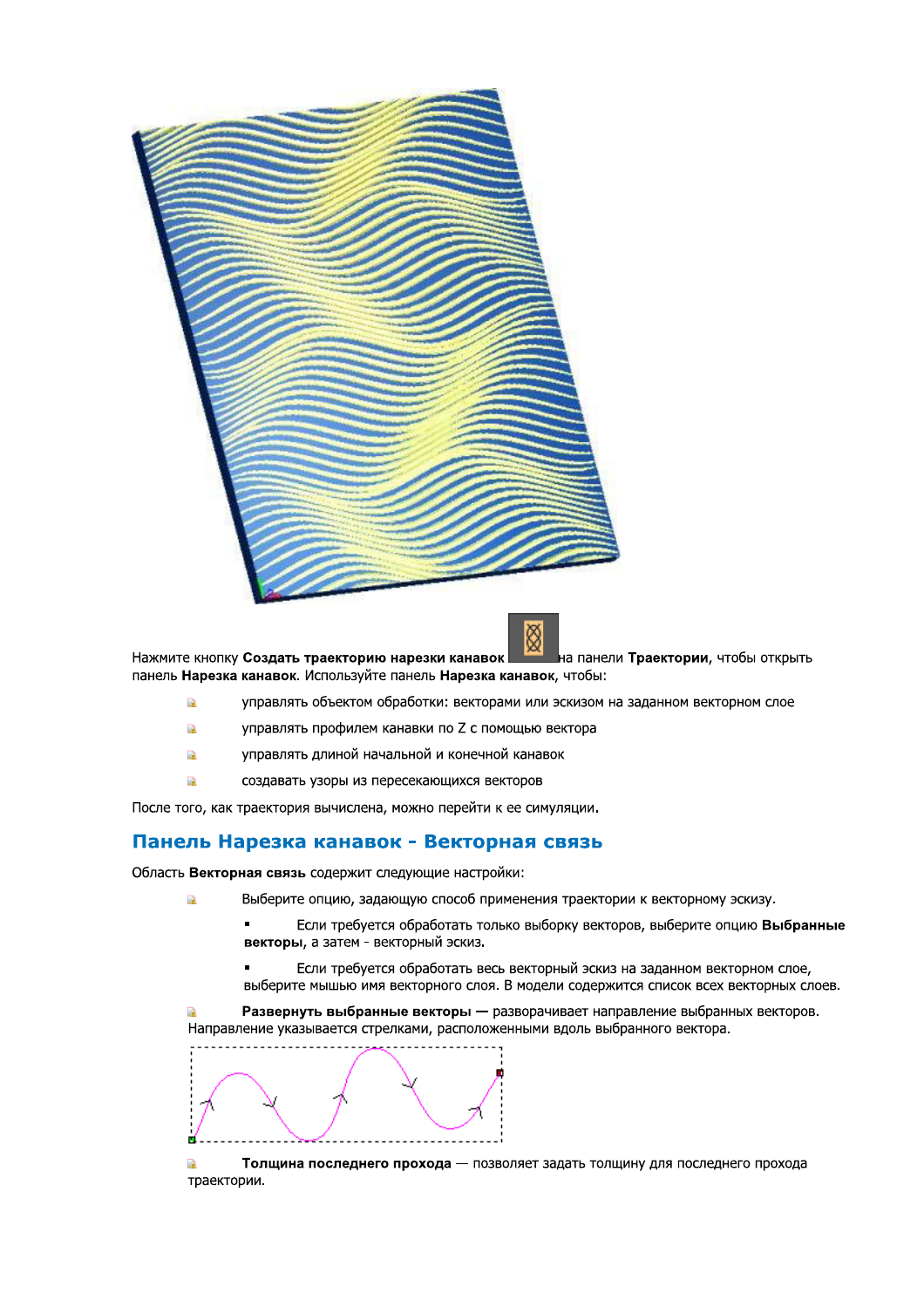Если выбрана данная опция, введите значение последнего прохода. Например, общий шаг 3 мм с финишным проходом в 1 мм. Это обеспечивает пару черновых проходов и последующий чистовой проход.



## Панель Нарезка канавок - Глубина резания

Задайте Начальную и Конечную глубину траектории. Необходимо ввести Конечную глубину, чтобы вычислить траекторию нарезки канавок.

Начальная глубина - это значение должно быть меньше Конечной глубины. Если задать Начальную глубину равной 0, траектория нарезки канавок начнется и завершится в верхней части материала.

 $\overline{\mathbb{R}}$ Конечная глубина — задайте максимальную глубину погружения инструмента. Конечная глубина необходима для вычисления траектории.

Точность - введите значение, чтобы задать насколько точно инструмент должен следовать выбранным векторам. Чем меньше значение точности, тем больше размер файла траектории и время, затрачиваемое на обработку.

# Панель Нарезка канавок - Инструмент для канавок

В области Инструмент для канавок щелкните мышью по контрольной панели Нажмите для выбора, чтобы выбрать инструмент в диалоге База инструмента. Параметры для каждого инструмента будут отображаться при его выборе. Чтобы изменить выбранный инструмент, нажмите кнопку Выбрать. Чтобы исключить инструмент из выборки без выбора замены, нажмите кнопку Снять выделение.

# Панель Нарезка канавок - Профиль канавки

В области Профиль канавки выберите метод создания канавки:

Задать начальный и конечный профили — задайте форму начального и конечного a. профилей с помощью опций Начальная канавка и Конечная канавка. Если опция активирована, области Начальная канавка и Конечная канавка появляются на панели.



.<br>R

à

Использовать границу по Z - задайте профиль прохода по Z с помощью вектора. Если опция активирована, на панели открывается область Граница по Z.

# Панель Нарезка канавок - Начальная канавка

Нет - инструмент сразу врезается в материал.

В области Начальная канавка выберите опцию из списка, чтобы задать профиль начальной канавки, затем введите значение длины канавки:

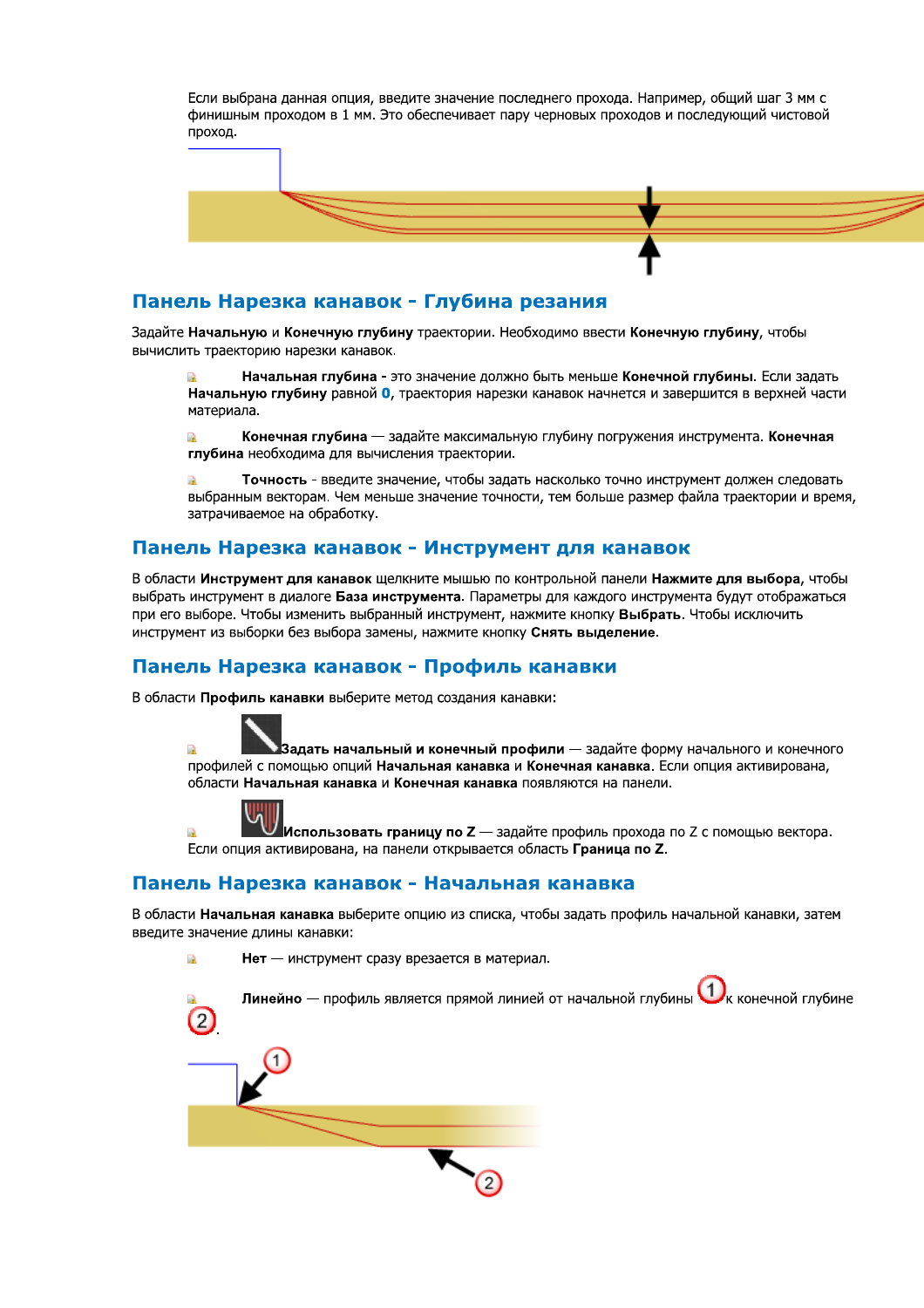

Специальная кривая — используйте синие маркеры управления, чтобы задать форму R кривой, или введите значения для верхнего и нижнего угла в соответствующих полях.



Длина - введите значение, чтобы задать длину канавки. Значения можно ввести в a, процентах или в миллиметрах. Если ввести проценты, например, 20, то длина канавки будет составлять 20% от длины вектора.

### Панель Нарезка канавок - Конечная канавка

В области Конечная канавка выберите опцию из списка, чтобы задать профиль конечной канавки, затем введите значение для длины канавки:

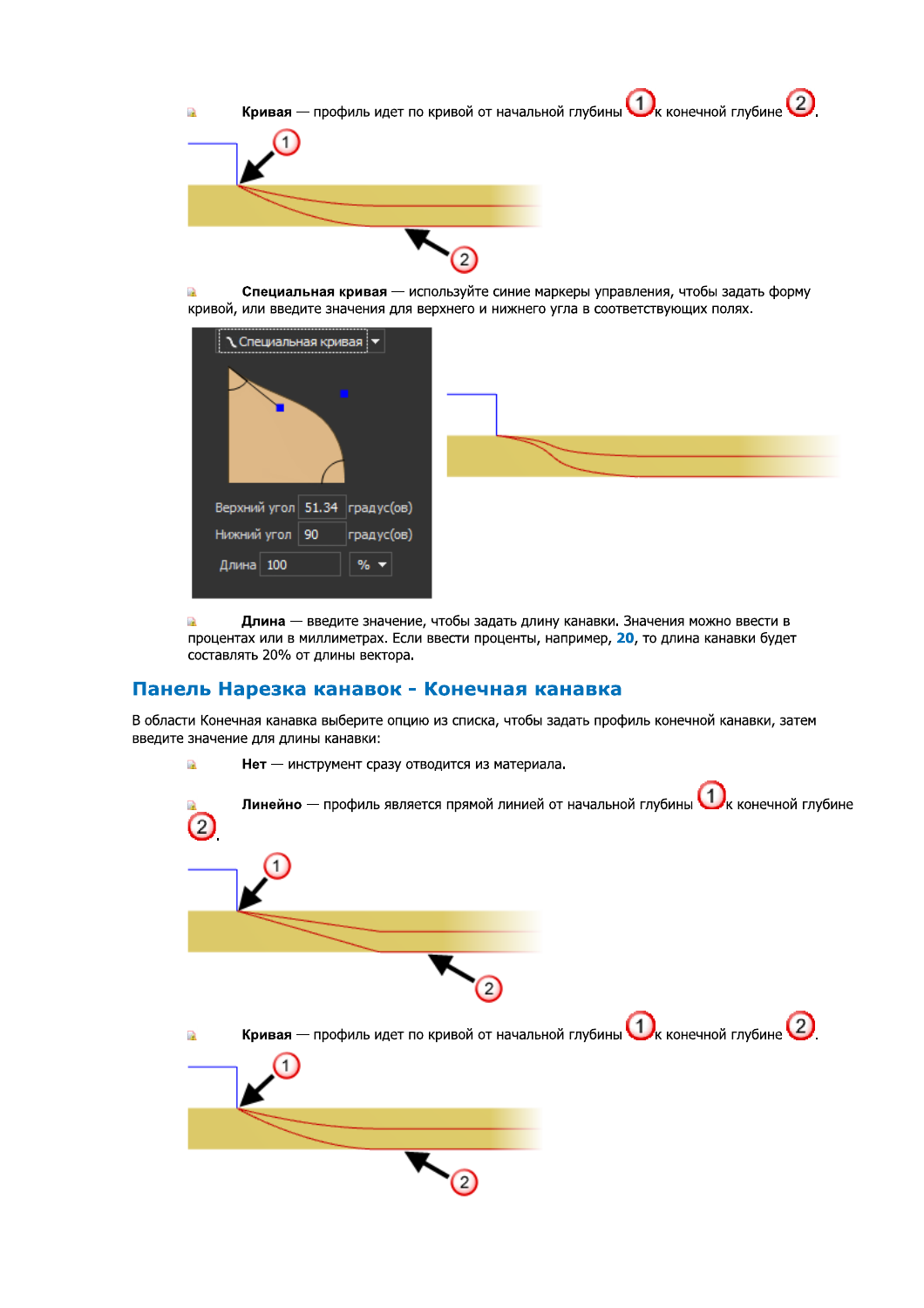Специальная кривая — используйте синие маркеры управления, чтобы задать форму П. кривой, или введите значения для верхнего и нижнего угла в соответствующих полях.



Длина — введите значение, чтобы задать длину канавки. Значения можно ввести в ПÀ. процентах или в миллиметрах. Если ввести проценты, например, 20, то длина канавки будет составлять 20% от длины вектора.

# Панель Нарезка канавок - Граница по Z

Если выбрать опцию Использовать границу по Z в области Профиль канавки, откроется область Граница по Z. Выберите векторы для управления обработкой канавки по оси Z.

Используйте курсор, чтобы выбрать вектор, который будет использоваться для контроля резания по Z, затем нажмите кнопку Выбор.

В случае выбора данной опции контрольный вектор отмечается символом Z. Таким образом, становится ясно, какой именно вектор выбран. После выбора контрольного вектора необходимо повторно выбрать вектор, по которому будет создана траекторию канавки.



В области Плетение выберите опцию Переплетения, чтобы создать узоры из пересекающихся векторов.

Опция Переплетения - выбрана

Опция Переплетения - погашена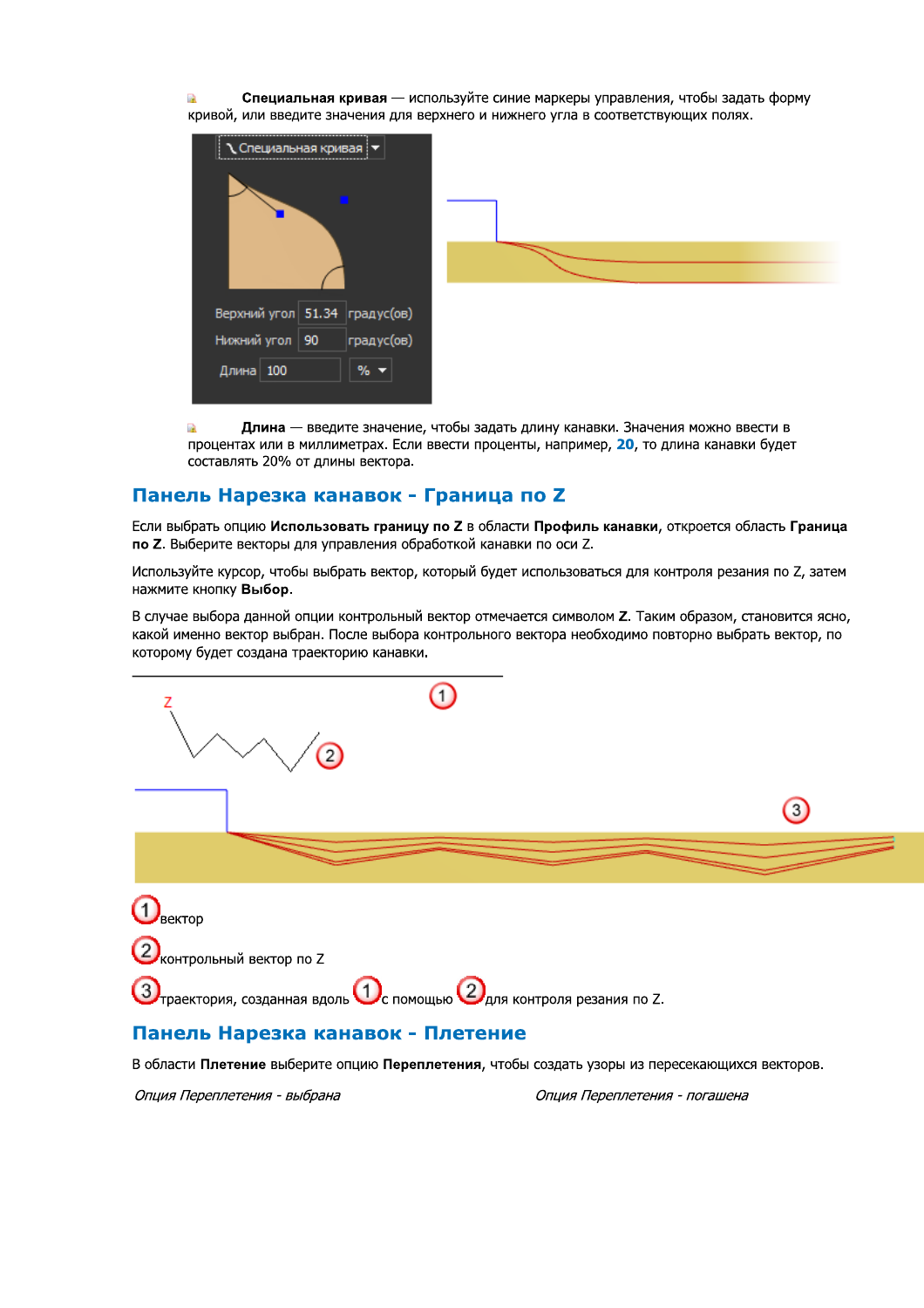

Доступность этой опции зависит от типа лицензирования.

#### Панель Нарезка канавок - Стратегия Шаг по Z

a)

В области Стратегия Шаг по Z выберите операцию: масштабировать траекторию под кривую или смещать траекторию к поверхности:

Масштабировать — эта стратегия масштабирует кривую так, чтобы за каждый проход  $\mathbb{R}^2$ вектор обрабатывался по всей длине. Перенести — эта стратегия обеспечивает более быстрое и последовательное снятие БÀ материала. С каждым шагом происходит смещение от предыдущей кривой, что снижает вероятность лишних движений инструмента. Продлить над начальной глубиной - стратегия удлиняет траекторию за пределы заготовки  $\mathbb{R}$ 

в областях, достигающих начальной глубины. Благодаря этой опции инструмент полностью выходит из заготовки, если материал имеет неплоскую поверхность.



# Панель Нарезка канавок - Опции

Область Опции содержит следующие настройки: